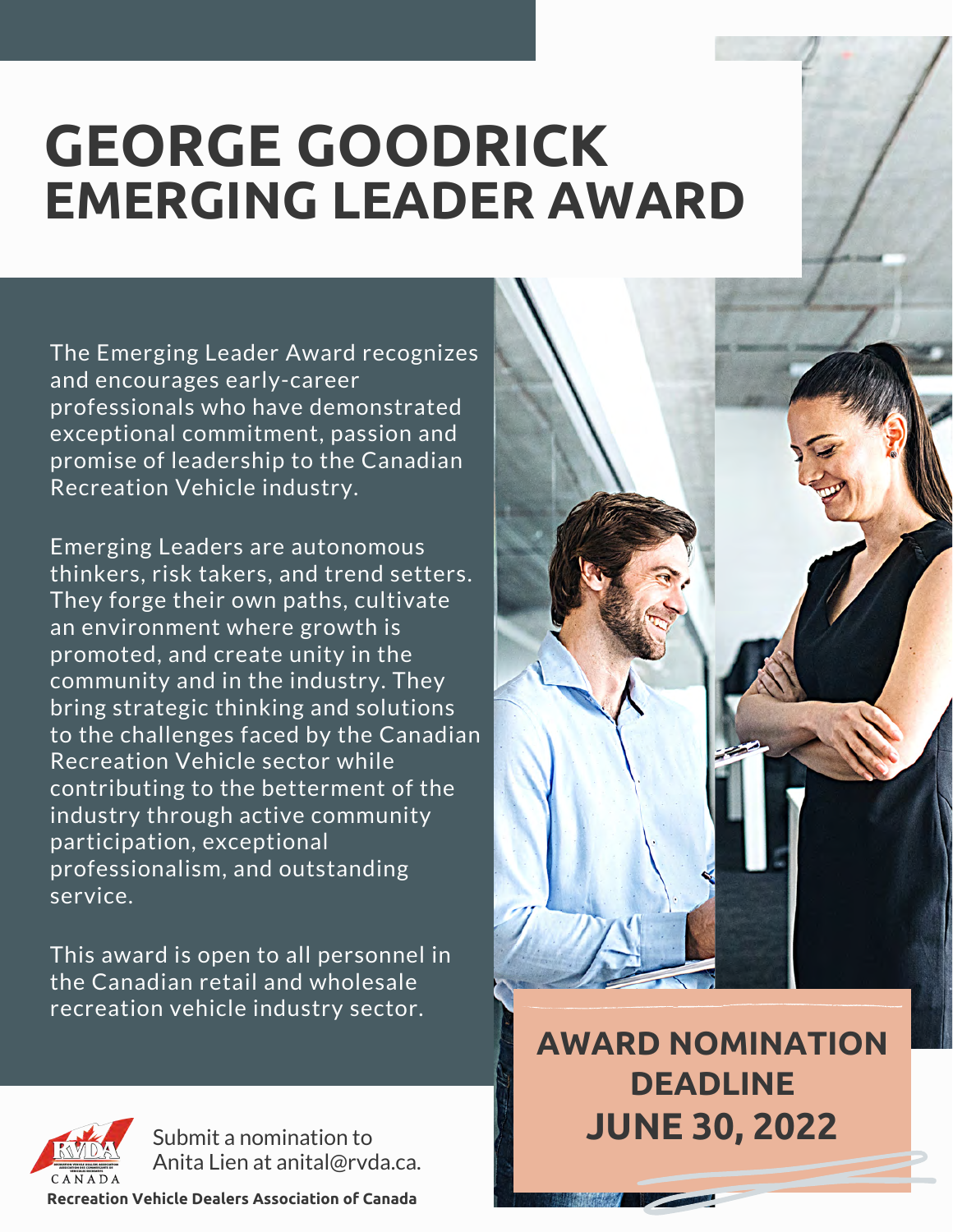

# **Recipient Selection**

The Emerging Leader Award Selection Committee will select a recipient for the award. The Committee will make the selection based only on the information submitted pertaining to the following fields of assessment:

- Customer service
- Impact
- Innovation
- $\bullet$  Initiative
- Social Responsibility

The committee may verify the information but will not seek out additional information.



# **Recipient Recognition**

The recipient of the George Goodrick Emerging Leader Award will be recognized in front of industry peers at a Provincial or Regional Recreation Vehicle Dealers Association (RVDA) event.

- One personalized plaque
- A digital logo for royalty-free use online and in print
- An RVDA of Canada-issued press release
- A press release template suitable for release by your organization
- Recognition on RVDA of Canada website, member newsletter and social channels.

#### Be employed by, and consistently have been employed by, a member\* of Recreation Vehicle Dealers Association in good standing.

- Have demonstrated outstanding leadership, commitment, promotion, and consistent contribution to the continuous development of the Recreation Vehicle and Campground sector in Canada.
- Have shown outstanding promise for continuing excellence and leadership.
- Have demonstrated significant accomplishments in business and community.
- Not have previously won the George Goodrick Emerging Leader Award.
- Not be the owner or acting principal of a Recreation Vehicle retail, manufacturing, supply or distribution business.

\*Employees of Recreation Vehicle Dealers Association or members of the Emerging Leaders Selection Committee are not eligible to nominate OR win this award.

#### **Self-nominations are not accepted.**



**Nominees must**

- Have known the nominee professionally for a minimum of two years. Nominators are not required to be a member of a Recreation Vehicle Dealers Association.
- Not be, employed by Recreation Vehicle Dealers Association, a relative of the nominee or currently a member of the Emerging Leaders Selection Committee.

#### **Demonstrate, with examples, how the nominee has met the criteria below:**

#### **Customer Service**

Provide examples of how the nominee has proven to deliver consistent customer satisfaction, loyalty, and operational excellence as reflected in areas such as: organizational and employee development, revenue growth, and excellent customer experience.

#### **Impact**

Provide examples of how the nominee created significant impact in achieving a strategic goal in a business, community, industry, or national scale.

#### **Innovation**

Describe the nominee's most innovative contributions such as how the nominee has creatively used new knowledge, ideas or technology to address a problem or issue.

#### **Initiative**

Describe activities and initiatives, both through work and volunteering, in which the nominee is currently engaged which highlights their personal growth and demonstrated significant potential.

#### **Social Responsibility**

Outline how the contributions made by the nominee led to the betterment of society.